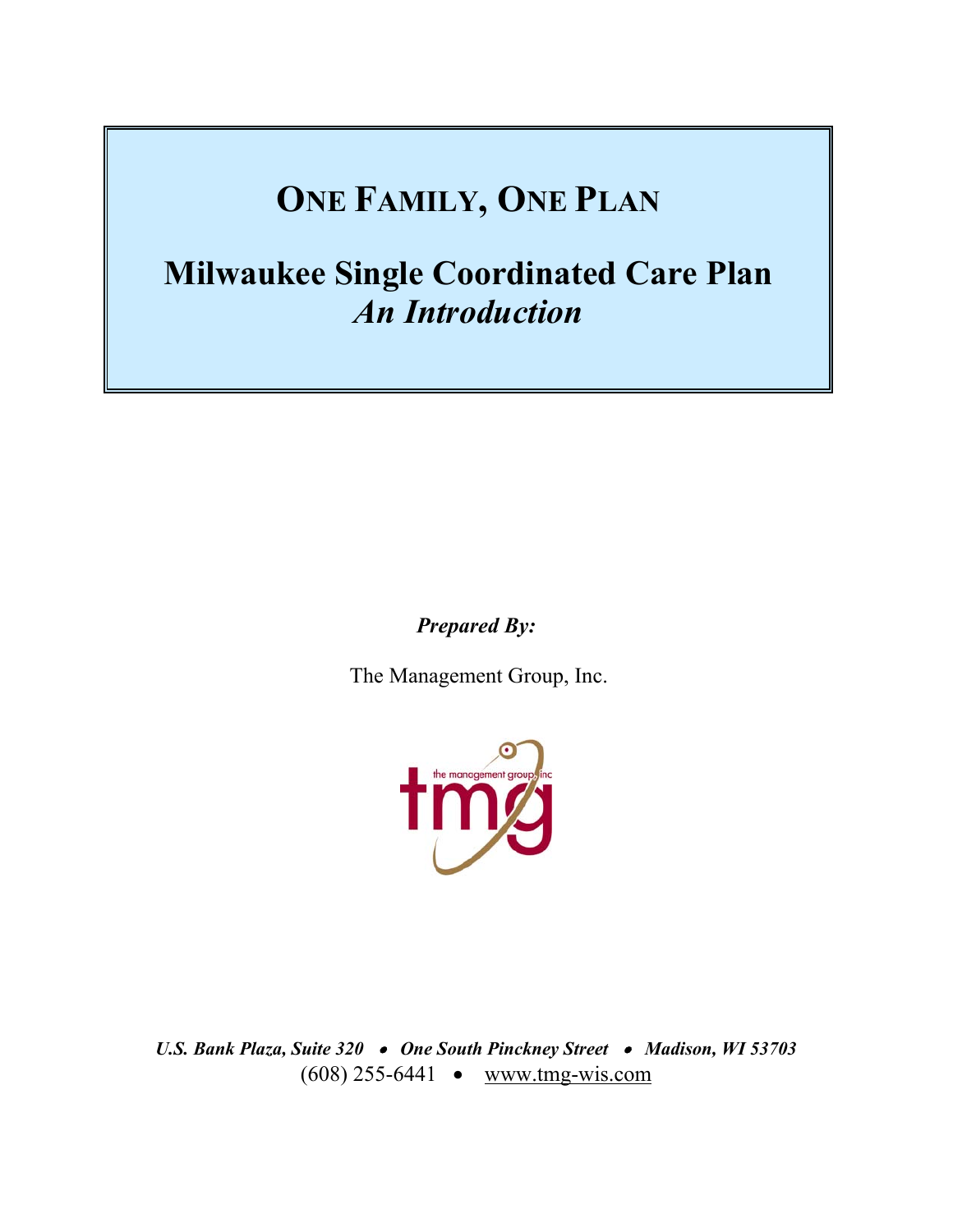# **ONE FAMILY, ONE PLAN**

## **Overview**

In 2000, Milwaukee County Human Services set out to redesign its AODA Services System. The existing system wasn't meeting the needs of many consumers and families with complex needs, and these consumers and families were not succeeding. A new, more comprehensive approach was needed. As a result of a community-wide planning process, a Single Coordinated Care Plan (SCCP) was initiated. Following is a brief description of the SCCP, including:

- 1) The SCCP Concept.
- 2) What is the SCCP?
- 3) Why use the SCCP approach?
- 4) What has been the experience with the SCCP?
- 5) What it takes to make the SCCP work.
- 6) Additional SCCP information and resources.

# *Part 1:* **The SCCP Concept**

#### **A Simple Idea for Complicated Lives**

The idea was simple. Have a single care plan for a family or an individual involved in multiple social service systems. The plan would get everybody involved—social workers and agency staff, the consumer, family, friends, teachers, and others; all of them working as a team.

The theory: Get the system *behind* the consumer, not out in front or in the way. The system provides support to the consumer as she attempts to achieve success in recovery, rehabilitation, employment, financial independence, child rearing, or otherwise the rebuilding of her life.

*I'm going and how I can hold up. Basically, they showed me strengths I didn't know I had."*  —Consumer describing how

*"They pointed out my strengths, where* 

the SCCP process helped her

The focus: A team-based approach that would be single-minded. The consumer and her family,

perhaps for the first time in their lives, would be the one and only focus of everyone's attention. Even more important, they would be at the center of the plan, directing it to emphasize their particular strengths and needs. *Real solutions* **offered to help solve** *real problems***.** 

The intended result: Independence achieved, the consumer no longer relying on the system, dignity and independence restored.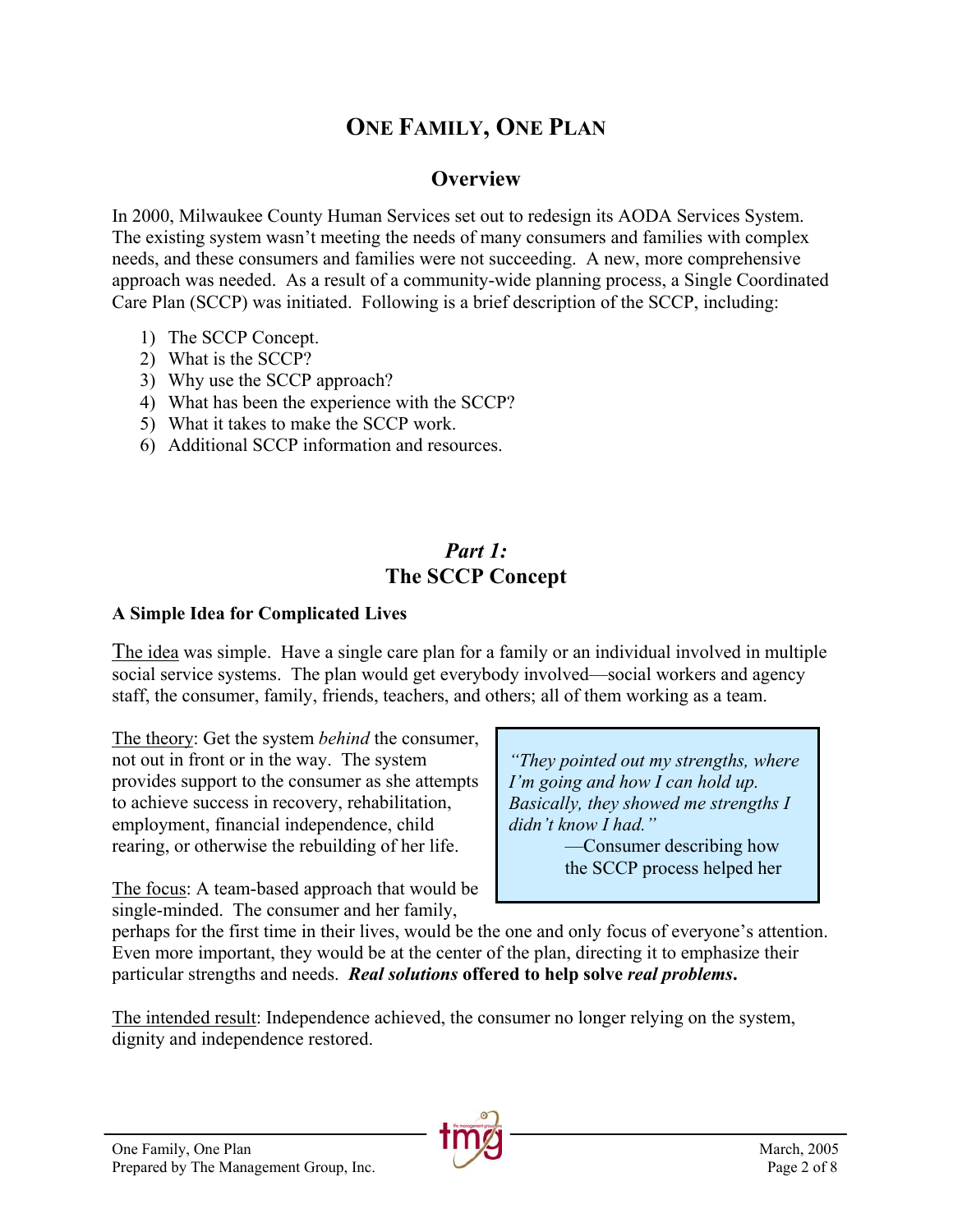It was one of those great ideas that made perfect sense to everyone, yet never quite materialized. There were plenty of families at risk who really needed help and could benefit by it, too. These are the kinds of families with which we are all too familiar. Families living in difficult-toimpossible circumstances. Families with few supports when they ran into trouble and things got tough. Families without safety nets, or the basic tools and resources to achieve the lives they hope for. Families stuck in a seemly endless web of programs and cycle of dependence. Since its implementation in 2000, teams using the SCCP have helped hundreds of consumers and families with complex needs and multi-system involvement work towards and achieve their goals.

# *Part 2:* **What is the SCCP?**

The SCCP boils down to one simple idea, *One Individualized Plan for Each Individual Family* --a Single Coordinated Care Plan incorporating and integrating the services of each system that the family is an involved in and supporting the goals of the systems and consumers alike. A plan designed with the single-minded goal of supporting these families to succeed.

The SCCP is sponsored by the Milwaukee County Division of Behavioral Health. It has been used for all Milwaukee County TANF-eligible consumers who are receiving substance abuse treatment and who are also involved in other service systems, such as W-2, Child Welfare, and with the Department of Corrections. Beginning in 2005, Milwaukee County will be using the SCCP for all clients served in its new "Wiser Choice" program. Many of these new clients will either be incarcerated or at risk of parole revocation. Key concepts central to the SCCP's design and implementation include:

- SCCP teams involve the consumer, a trained facilitator, representatives of all service systems with which the consumer is involved, and the consumer's family, friends and community supports.
- The SCCP recognizes that many consumers are subject to requirements from the courts or the service systems with which they are involved. These requirements may include areas such as work, sobriety, child visitation, or training. Through the SCCP process, strategies are developed for ensuring accountability to these legitimate expectations. This involves developing specific strategies for supporting consumers to meet the requirements of the service systems or the courts, within the context of their families' particular strengths and needs. Service systems work together to support attainment of these expectations through an agreed upon plan and the coordinated provision of services and informal supports.



in every respect, a "typical" consumer profile would be a single female in her early 30's, with several children. Most likely she would be of African American or Hispanic ethnicity, unemployed or employed part-time, with an income well below the poverty level. In addition to being involved with the AODA system, she would be likely be involved with W-2. Significant numbers of consumers are also involved with Child Welfare and the Department of Corrections.

While SCCP consumers vary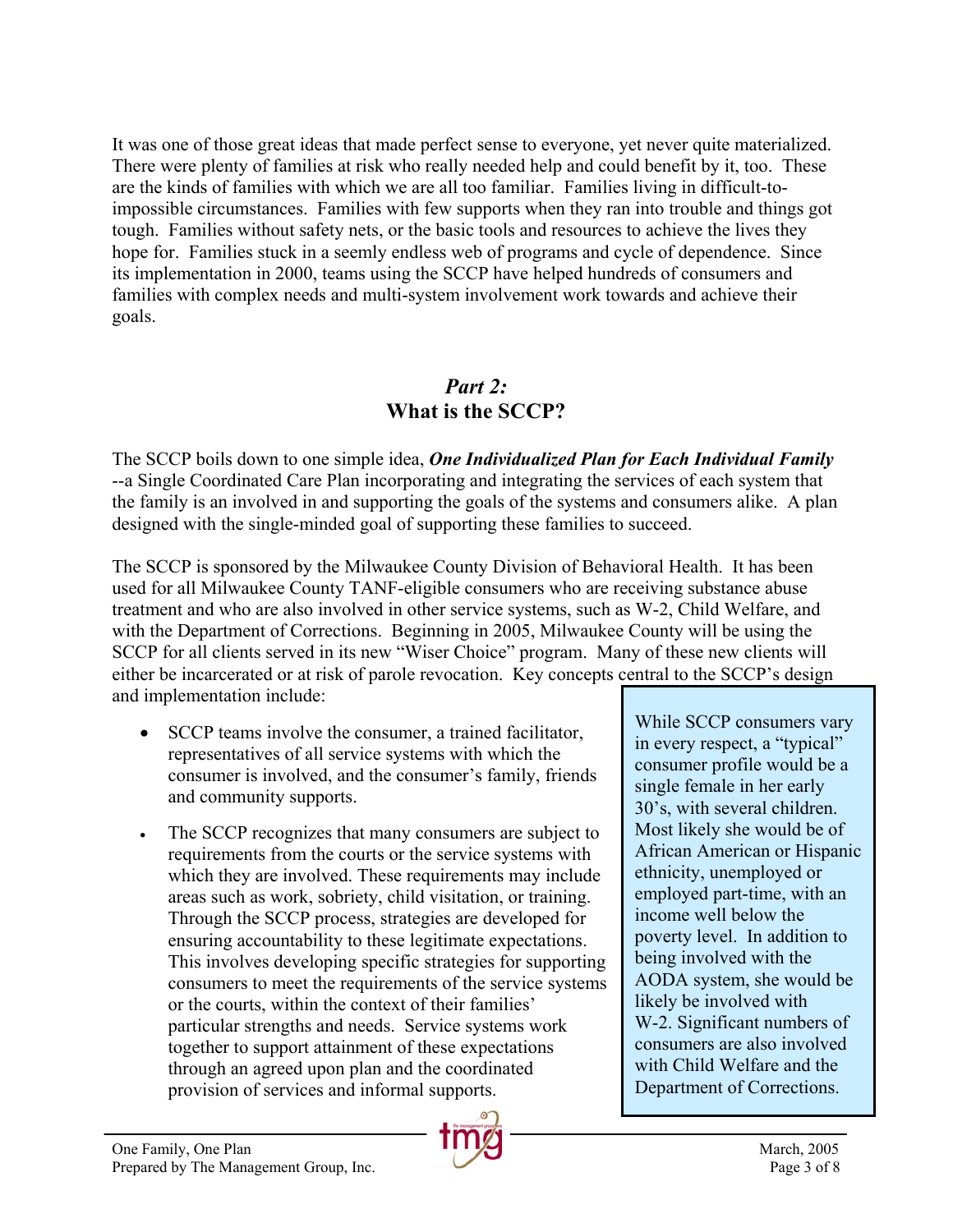- The SCCP is designed to serve consumers and families with complex needs in a wide range of areas. These consumers and families have issues involving a range of social service, medical and educational systems.
- The Management Group, Inc. (TMG) was retained by the Division of Behavioral Health to coordinate design and implementation of the SCCP system. TMG has been working on design, implementation and improvement of the SCCP since 2000.
- TMG has worked closely with a SCCP Committee including, consumers; representatives of substance abuse treatment agencies; W-2, Child Welfare, and Corrections systems; and community organizations.

# *Part 3:* **Why Use the SCCP Approach?**

The answer is clear - for many families the SCCP is working better than previous approaches they have tried. This conclusion is supported by both the SCCP experience in Milwaukee (see below) and research nationally on Family Team Meetings and Wraparound-type approaches, of which this is a variation. To succeed, however, it must be done right. Some key components to the approach that correlate with success include:

## **1) The SCCP must be more than just a staffing.**

Built around the DHFS Core Values (which include values like family-centered, strengthbased, building on natural and community supports, and collaboration across systems) and using a Wraparound approach, the SCCP puts the consumer and her family at the center of the plan. The SCCP plan seeks to achieve the consumer's highest priority goals (often at one with the expectations of systems) in a way that builds upon

*"It allowed me to see that it's easier for the consumer when all team members take part in helping achieve a consumer's goal."* 

*"Helped me to be more involved and get to know the family more."*

> —Agency team members discussing the benefits of the SCCP

her strengths and abilities. It brings consumers, social service systems, and community members together to identify creative approaches to addressing needs and building capacity and independence.

#### **2) The SCCP integrates the needs with the consumers along with the requirements of the service systems with which the consumer is involved.**

Consumers with SCCP teams typically are involved in a number of systems, each with its own requirements. They may need to meet court orders under the Child Welfare system, terms of probation or parole, or work requirements under W-2. The SCCP process helps coordinate and clarify these various requirements to assure that the consumer is able to comply. By coordinating services, agencies also can prevent expensive duplication of services and share the cost of providing needed services to a consumer and her family.

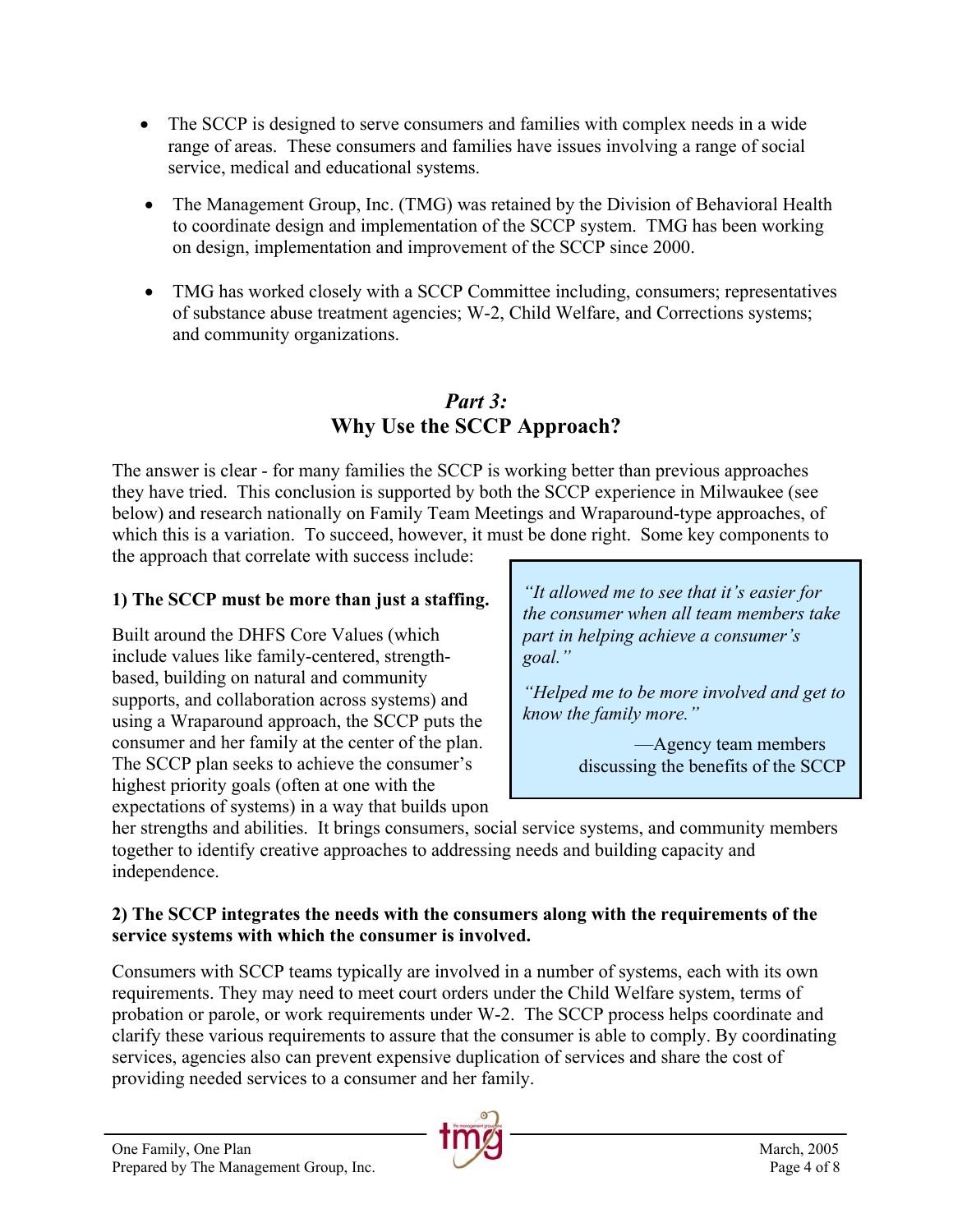## **3) Clear process and accountability are key to the SCCP.**

The SCCP involves a well-defined process to help ensure desired outcomes. A Process Guide outlines the SCCP approach and provides all team members with a clear understanding of the process. SCCP team meetings result in a written plan with clear, detailed strategies for meeting goals: what will be done, who will do it, by when, and how will it be paid for. The plan is structured so that accountability with expectations can be continually monitored.

## *Part 4:*  **What Has Been the Experience with the SCCP?**

While a formal evaluation of the SCCP has not been completed, a growing body of evidence and experience suggest that it has succeeded well in Milwaukee for both families and for the systems involved.

Use of the SCCP has steadily grown and significant expansion of its use is planned:

- Some AODA agencies that originally used the SCCP only for their TANF-funded clients have voluntarily expanded its use to all clients.
- Milwaukee County will be expanding use of the SCCP to include all clients in its new "Wiser Choice" program. Roughly half of the clients in that program will be incarcerated or at risk of parole revocation.
- Many organizations, including the Bureau of Milwaukee Child Welfare and the Department of Corrections, have initiated care planning programs patterned on the SCCP. TMG has worked with the Milwaukee Continuum of Care to adapt the SCCP to the chronically homeless population.

A survey of SCCP participants also indicates the SCCP is working well. The results of the Performance Measurement and Process Improvement (PMPI) survey, a 2003-2004 study of the consumers and agency staff using the SCCP, are extremely positive overall. The survey involved in-depth interviews with 35 consumers who have had SCCP teams, as well as written surveys to from 112 agency staff who have participated on SCCP teams.

Here are some highlights: *Among Consumers* 

- Consumers said their experience working with a team was better than their past experiences dealing with many workers individually;
- Many consumer respondents said they felt successful in making progress toward their goals;
- The SCCP helped many consumer respondents achieve their treatment goals;
- All consumers surveyed said the teams supported their strengths and skills;
- All consumers said they were at the center of their plans; and
- Almost all of consumers said the team was working for their benefit and not just to achieve what the team wanted or felt was best.

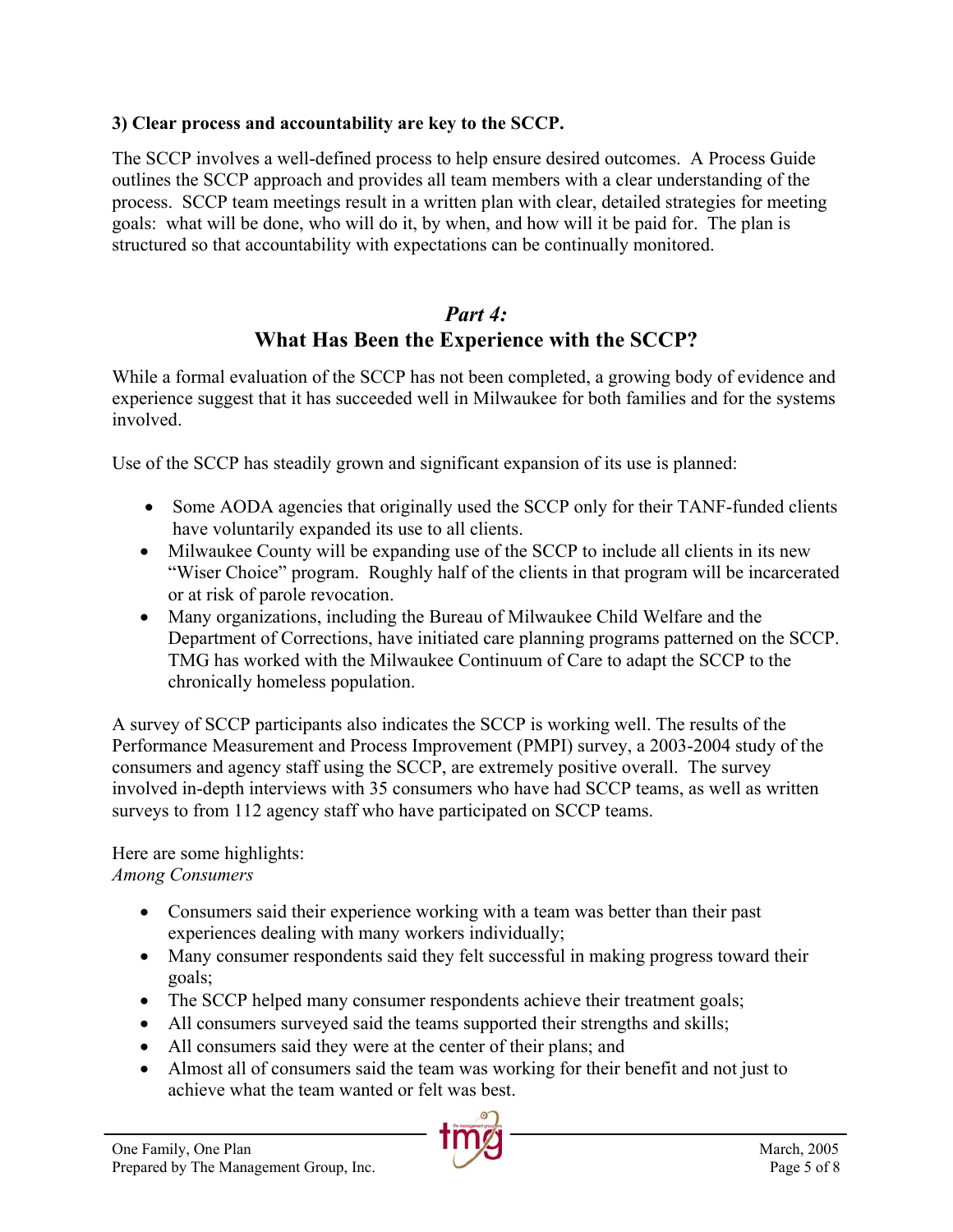#### *Among Agency Staff*

- Agency staff feel that the SCCP team approach is serving consumers better;
- They view the SCCP as a very useful tool in consumer recovery;
- The SCCP and the strength-based, consumer-centered philosophy have been very valuable to consumers in many ways; and
- Interagency understanding and knowledge of other agencies' responsibilities has improved.

## *Part 5:*  **What Does It Take to Make the SCCP Work?**

From the beginning, it was recognized that processes like the SCCP don't just "happen". It is a major challenge to bring parties together and design processes that change how work is done and—even more significantly—change essential values surrounding that work to incorporate a strength-based, consumer-centered approach. Recognizing that, the SCCP project incorporates three unique components: 1) a cross-systems project oversight committee; 2) active consumer participation; and 3) professional project management through TMG.

#### **The SCCP Committee:**

The SCCP Committee meets eight to ten times per year to guide development, implementation and improvement of the SCCP process. The Committee includes representatives of AODA agencies, W-2 agencies, Child Welfare, Department of Corrections, Milwaukee County Department of Human Services, and WI DHFS. It includes active consumer participation as well as representatives of community organizations.

#### **An active consumer role:**

Just as consumers are central to the SCCP team, consumers have been central to ongoing design and implementation of the SCCP process. In addition to attending SCCP Committee meetings, consumers participate on a consumer subcommittee, with a professional facilitator. Consumers independently assess progress on the SCCP and report their recommendations to the full committee. Consumer recommendations have resulted in a number of changes in the structure of the SCCP program.

## **Professional project management through TMG:**

TMG has provided overall guidance and coordination throughout the SCCP process. TMG helps the SCCP process address and overcome barriers that often hinder team-based care planning systems.

Successful implementation of the SCCP requires ongoing efforts to overcome critical barriers. In the planning stages, consumers and professionals participated in a structured process of identifying key barriers and developing strategies to overcome them. Below is a brief discussion of some of the most critical barriers and how they were addressed.

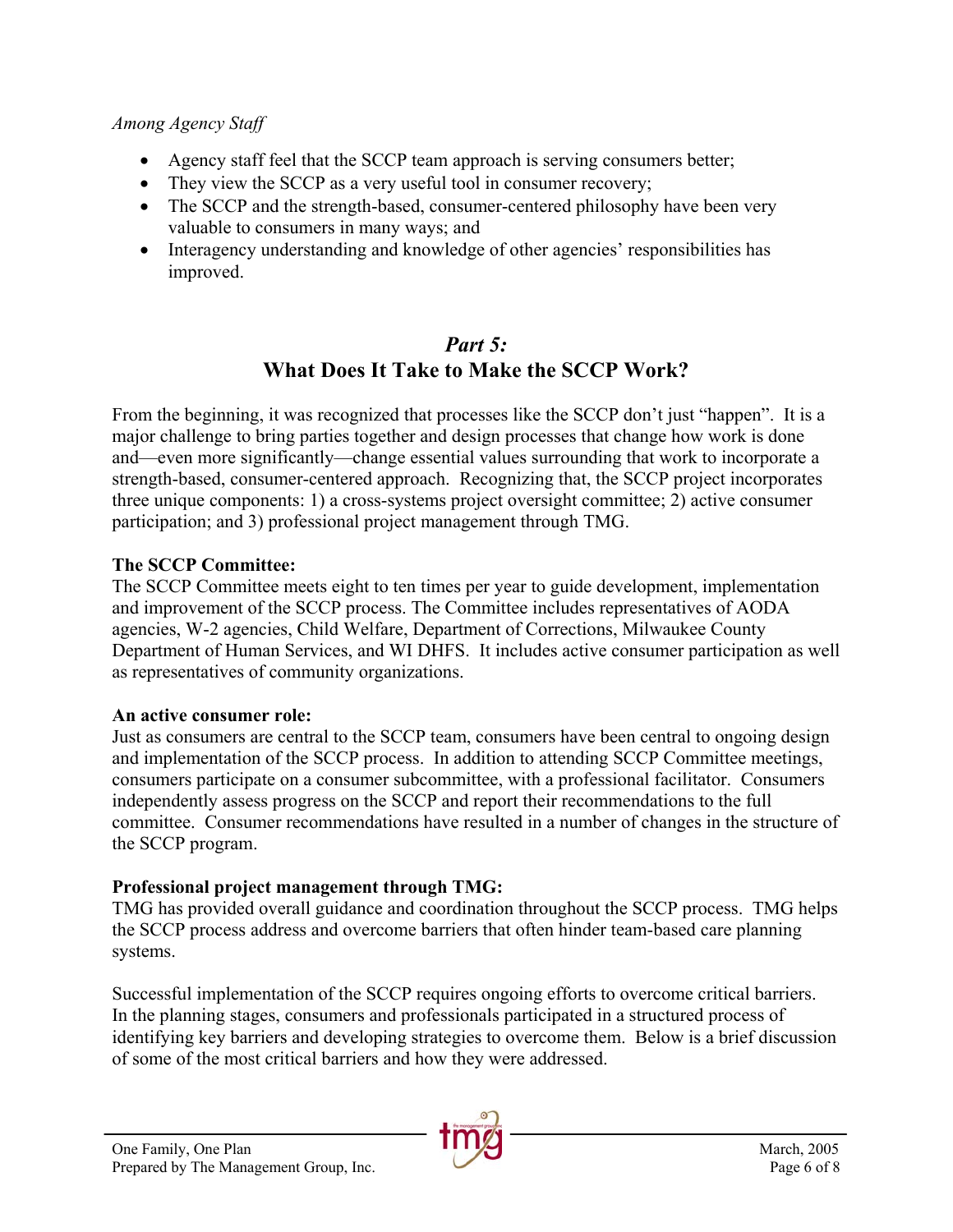#### • **Systems don't talk to each other.**

All major service systems work together to develop the SCCP process and to oversee its implementation. In the early years of the process, considerable effort was put into crosssystems education, so that participants in SCCP development understood the goals, work processes and requirements of other systems.

## • **Case workers are reluctant to accept SCCP values and approach.**

The multiple systems involved in the SCCP have different mandates and cultures. Getting workers from the systems and accept the SCCP system, and how it could complement their systems, was a challenge. SCCP Committee meetings have been a valuable forum for bringing systems together, building intersystem dialogues and keeping participants focused on challenges and accomplishments. In addition, as workers participate on SCCP teams, support for the SCCP has grown.

#### • **A "one size fits all" approach doesn't work for diverse service systems.**

The SCCP is flexible and can be adapted to fit the needs of a variety of organizations. As the SCCP developed, it was recognized that agencies would need some flexibility in the details of the process to make it work for them.

## • **Constructively involving consumers is a challenge.**

To assure a sustained and productive consumer role, consumers are paid for their participation in the project. TMG subcontracts with a dedicated consumer coordinator who is responsible for recruiting, orienting and supporting consumers in their work. Consumers attend all meetings and serve on all subcommittees. They regularly bring policy issues to the full committee for discussion and review. Consumer-generated initiatives have prompted changes in SCCP procedures, as well as in Milwaukee County's contractual requirements for providers regarding the SCCP.

## • **Translating theory into practice is a challenge.**

To ensure that the SCCP process is manageable and sustainable, specific tools have been developed to support SCCP implementation. These include a SCCP Process Guide, Consent for Release Forms, a Contact List for SCCP teams, and other materials. All materials are available for review and downloading on the SCCP webpage: www.tmg-wis.com/sccp\_overview.asp

## • **Complying with confidentiality requirements in a team-based setting is a challenge.**

The SCCP project has developed consent for release forms and instructions for use by SCCP teams. These forms are compliant with HIPAA and 42CFR AODA confidentiality requirements.